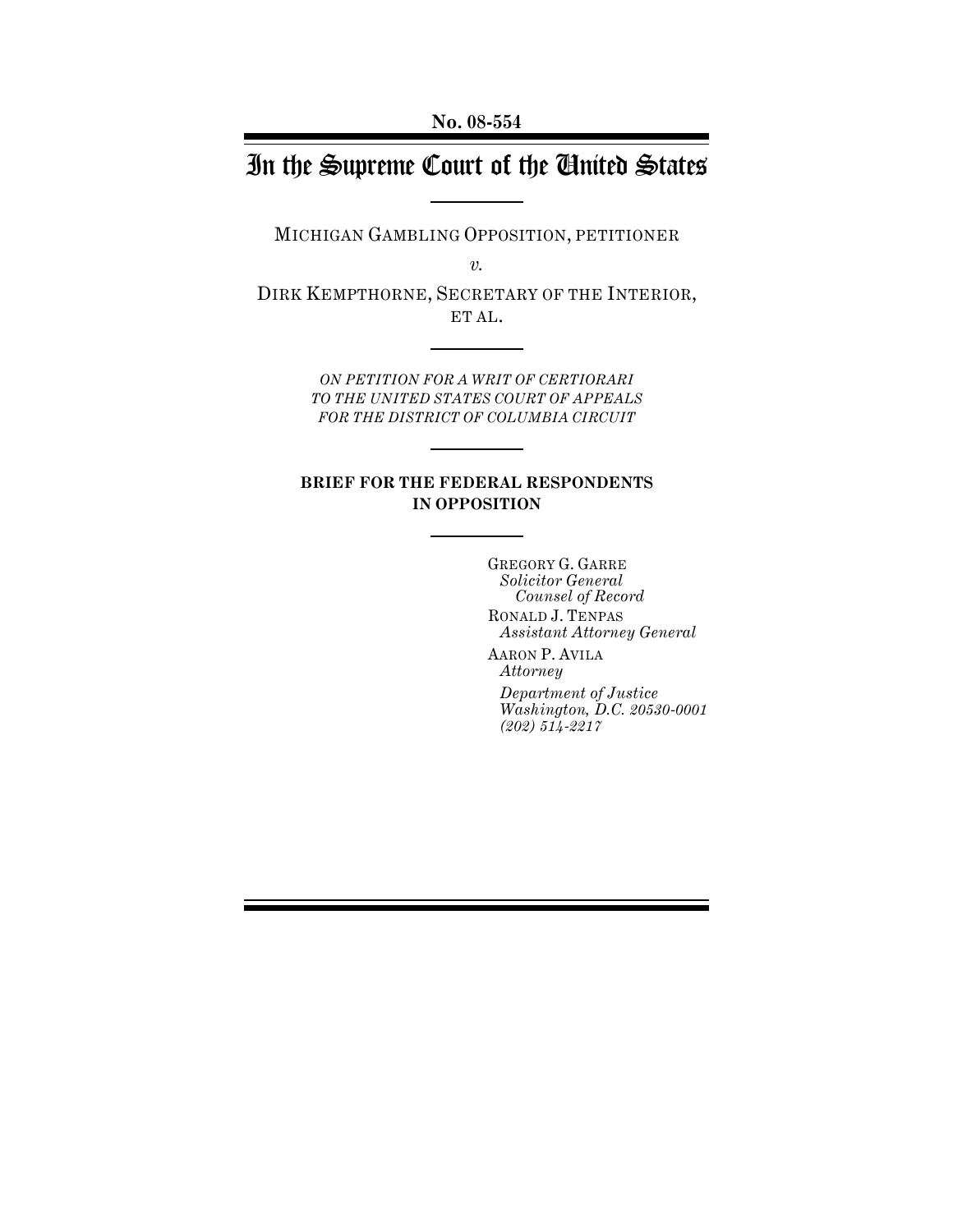### **QUESTIONS PRESENTED**

1. Whether Section 5 of the Indian Reorganization Act, 25 U.S.C. 465, is an unconstitutional delegation of legislative authority to the Secretary of the Interior.

2. Whether the Indian Reorganization Act, 25 U.S.C. 461 *et seq.*, authorizes the Secretary of the Interior to take land into trust on behalf of an Indian tribe that was not a recognized Indian tribe under federal jurisdiction on June 18, 1934, the date on which that statute was enacted.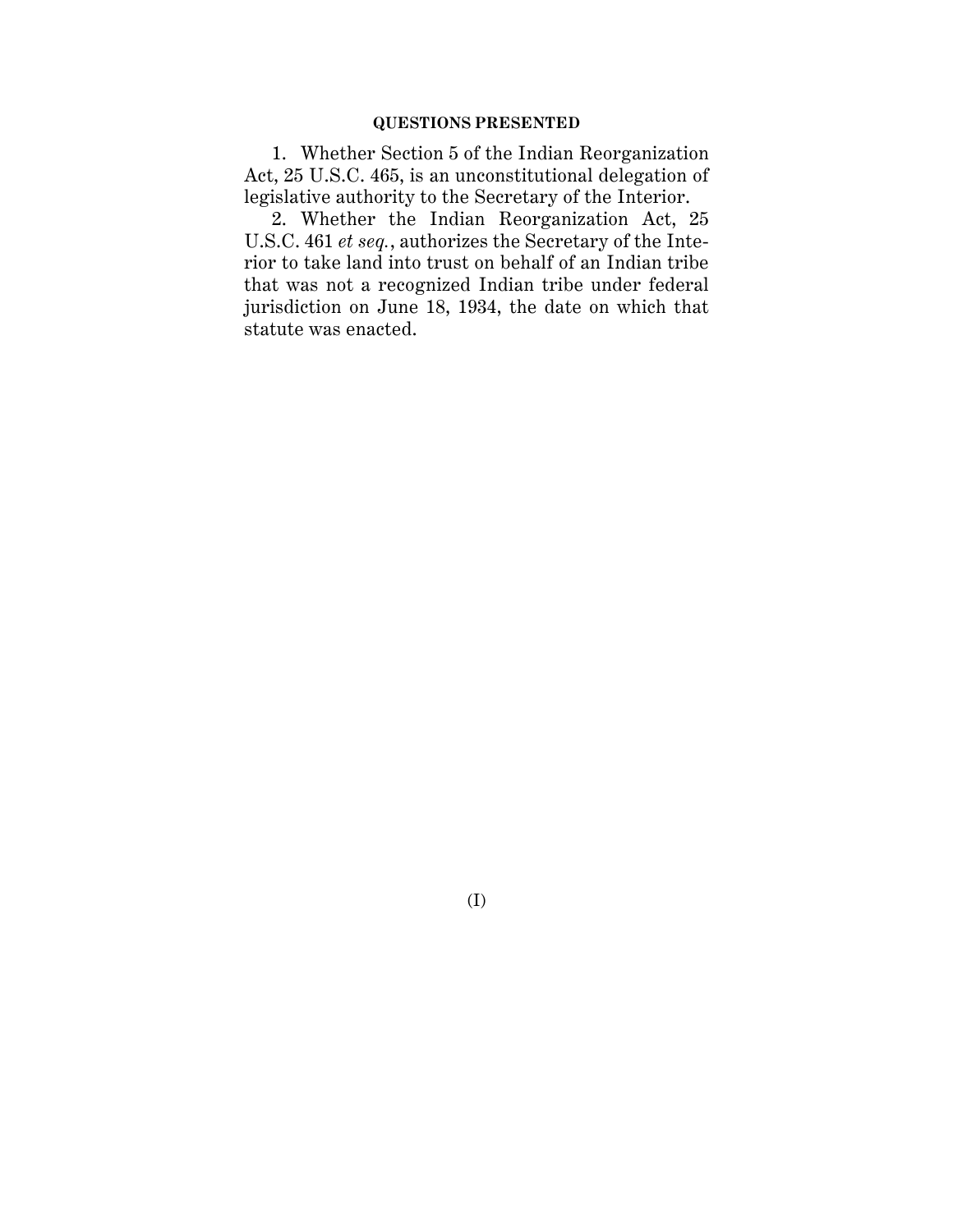## **TABLE OF CONTENTS**

Page

## **TABLE OF AUTHORITIES**

## Cases:

| Acknowledgment of Match-E-Be-Nash-She-Wish                      |
|-----------------------------------------------------------------|
| Band of Pottawatomi Indians, In re, 33 I.B.I.A.                 |
|                                                                 |
| American Power & Light Co. v. SEC, 329 U.S. 90                  |
|                                                                 |
|                                                                 |
| Bray v. Alexandria Women's Health Clinic,                       |
|                                                                 |
| Carcieri v. Kempthorne:                                         |
|                                                                 |
| 497 F.3d 15 (1st Cir. 2007), cert. granted in part,             |
|                                                                 |
| Cass County v. Leech Lake Band of Chippewa                      |
|                                                                 |
| City of Sherrill v. Oneida Indian Nation,                       |
|                                                                 |
| County of Yakima v. Confederated Tribes & Bands of              |
| the Yakima Indian Nation, 502 U.S. 251 (1992) $\ldots \ldots 7$ |
|                                                                 |
| Federal Radio Comm'n v. Nelson Bros. Bond &                     |
|                                                                 |

(III)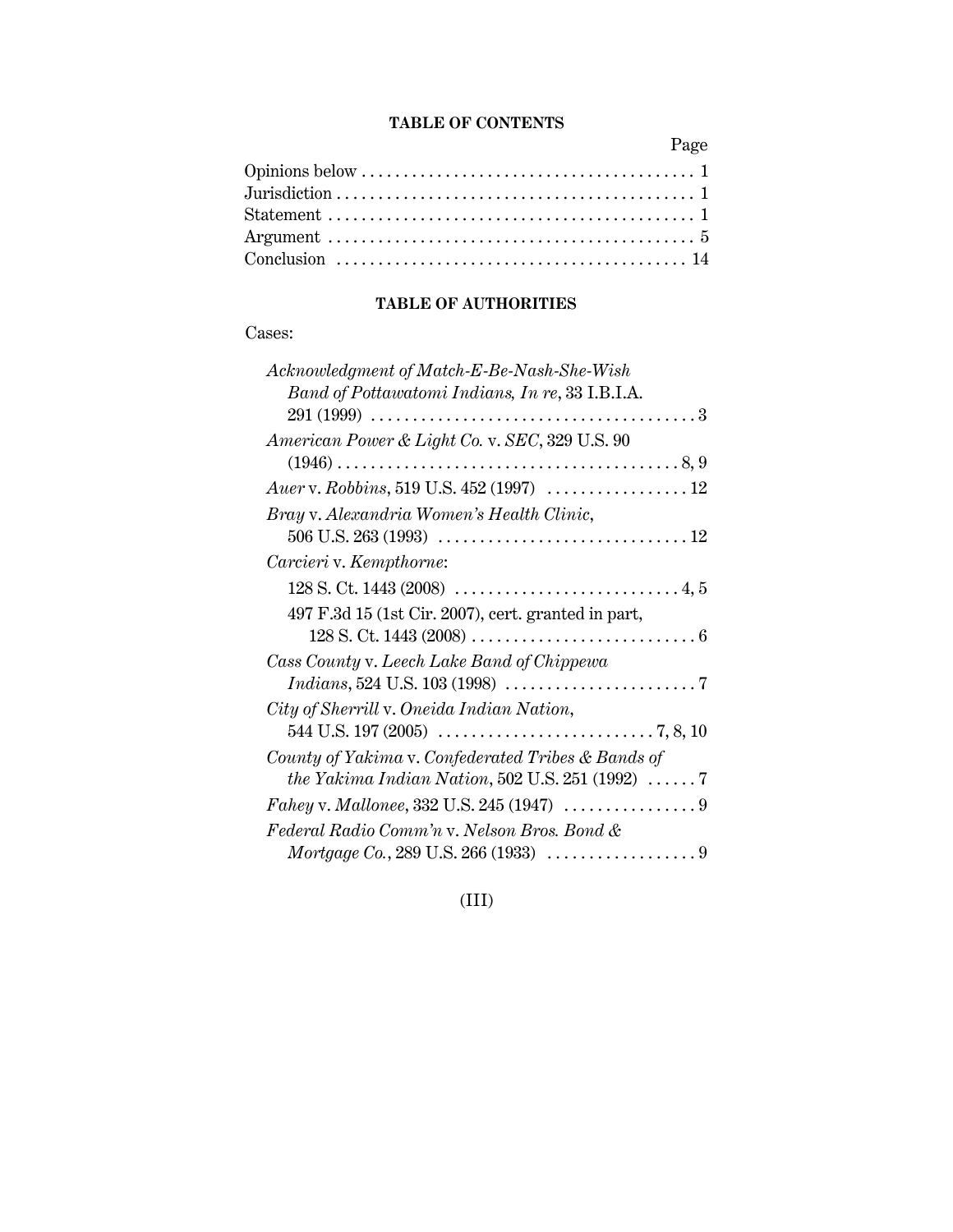| Cases-Continued:                                                                                      | Page |
|-------------------------------------------------------------------------------------------------------|------|
| Florida Dep't of Bus. Regulation v. United States<br>Dep't of the Interior, 768 F.2d 1248 (11th Cir.  |      |
|                                                                                                       |      |
| J.W. Hampton, Jr., & Co. v. United States,                                                            |      |
|                                                                                                       |      |
| Lichter v. United States, 334 U.S. 742 (1948)  9                                                      |      |
| Mescalero Apache Tribe v. Jones, 411 U.S. 145                                                         |      |
|                                                                                                       |      |
|                                                                                                       |      |
| Morton v. Mancari, 417 U.S. 535 (1974)  10, 11                                                        |      |
| New Mexico v. Mescalero Apache Tribe,                                                                 |      |
| O'Connor v. Donaldson, 422 U.S. 563 (1975) $\ldots \ldots \ldots \ldots 6$                            |      |
| Shivwits Band of Paiute Indians v. Utah, 428 F.3d<br>966 (10th Cir. 2005), cert. denied, 549 U.S. 809 |      |
| South Dakota v. United States Dep't of the Interior:                                                  |      |
| 69 F.3d 878 (8th Cir. 1995), vacated and remanded,                                                    |      |
|                                                                                                       |      |
| 423 F.3d 790 (8th Cir. 2005), cert. denied, 549 U.S.                                                  |      |
|                                                                                                       |      |
|                                                                                                       |      |
|                                                                                                       |      |
| United States v. Roberts, 185 F.3d 1125 (10th Cir.                                                    |      |
| 1999), cert. denied, 529 U.S. 1108 (2000)  6                                                          |      |
| Washington v. Confederated Tribes of the Colville                                                     |      |
| Indian Reservation, 447 U.S. 134 (1980) $\ldots \ldots \ldots \ldots 11$                              |      |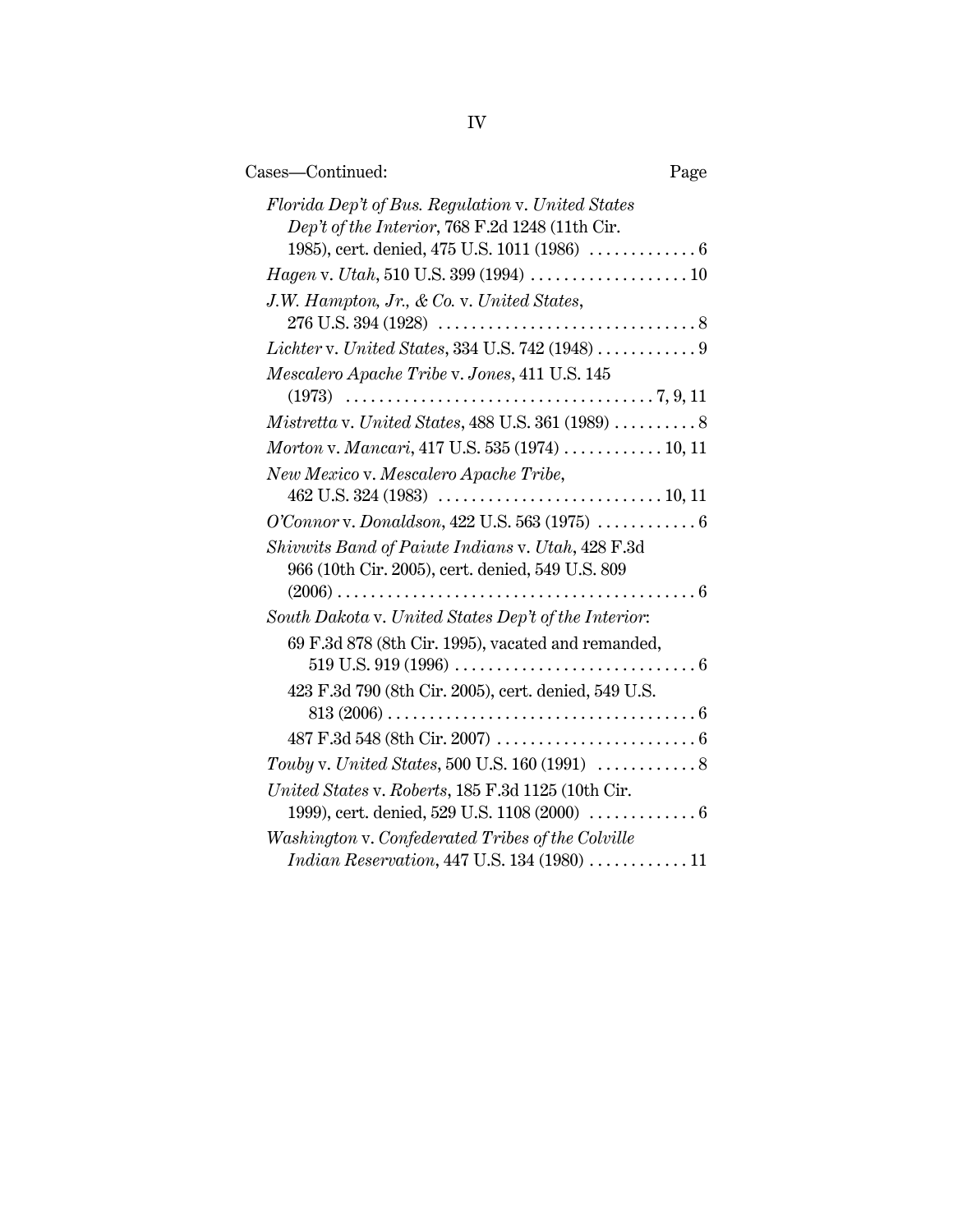| Cases—Continued:                        | Page |
|-----------------------------------------|------|
| White Mountain Apache Tribe v. Bracker, |      |
| Whitman v. American Trucking Ass'ns,    |      |

## Statutes and regulations:

| Indian Gaming Regulatory Act, 25 U.S.C. 2701                                                              |
|-----------------------------------------------------------------------------------------------------------|
|                                                                                                           |
| Indian General Allotment Act, ch. 119, 24 Stat. 388  10                                                   |
| Indian Land Consolidation Act, 25 U.S.C. 2201                                                             |
|                                                                                                           |
| Indian Reorganization Act, ch. 576, Pmbl.,                                                                |
|                                                                                                           |
| Indian Reorganization Act, 25 U.S.C. 461 et seq.  1                                                       |
|                                                                                                           |
|                                                                                                           |
|                                                                                                           |
|                                                                                                           |
| $25 \text{ U.S.C. } 465 \text{ ($8 5) } \ldots \ldots \ldots \ldots \ldots \ldots \ldots \text{ } passim$ |
|                                                                                                           |
|                                                                                                           |
|                                                                                                           |
|                                                                                                           |
|                                                                                                           |
|                                                                                                           |
| Indian Reorganization Act Amendments of 1988,                                                             |
| Pub. L. No. 100-581, § 101, 102 Stat. 2938 7                                                              |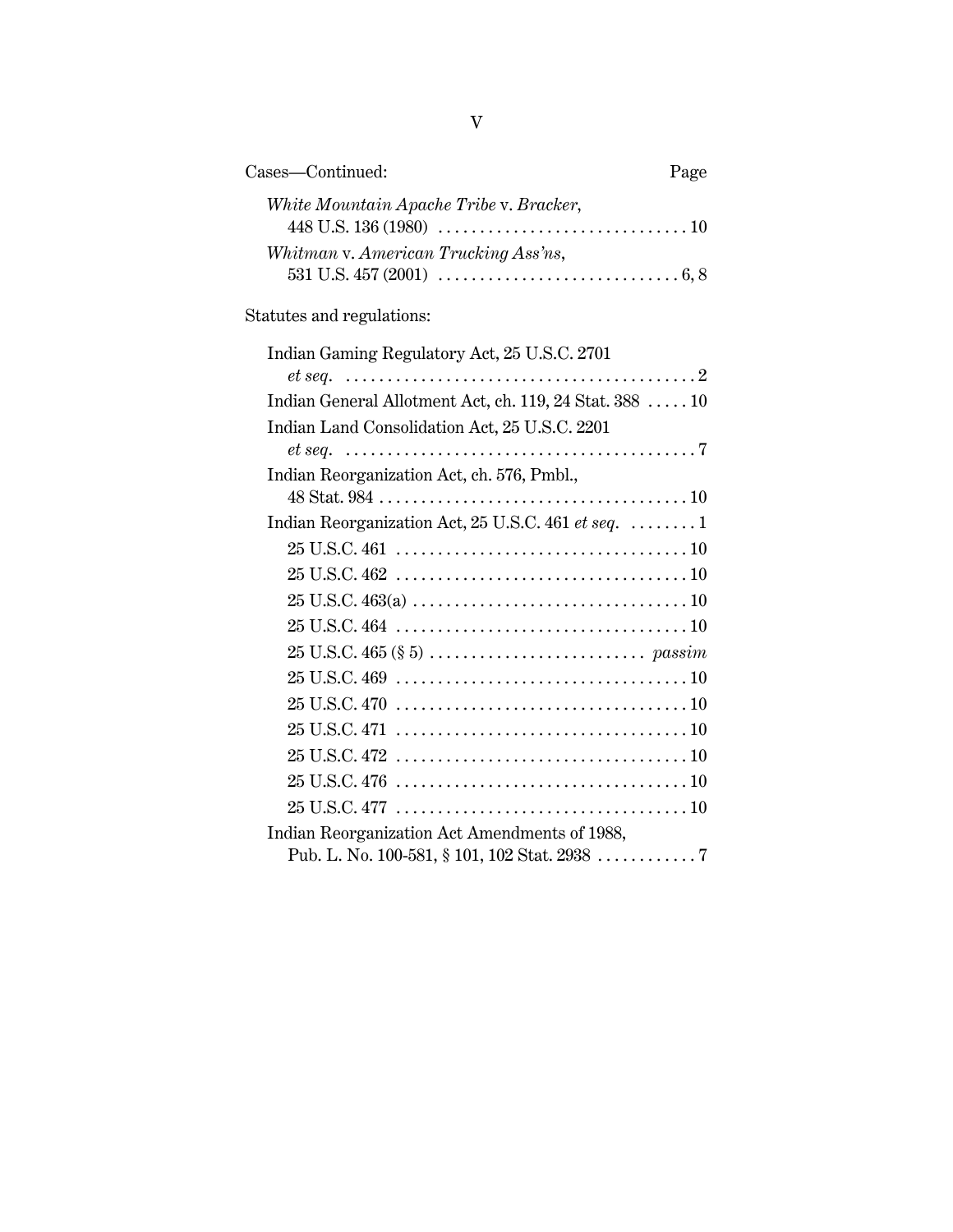| Statutes and regulations-Continued:                   | Page |
|-------------------------------------------------------|------|
| Indian Reorganization Act Amendments of 1990,         |      |
| Indian Reorganization Act Amendments of 1994,         |      |
| National Environmental Policy Act of 1969,            |      |
| 25 C.F.R.:                                            |      |
|                                                       |      |
|                                                       |      |
|                                                       |      |
|                                                       |      |
|                                                       |      |
|                                                       |      |
|                                                       |      |
| Miscellaneous:                                        |      |
|                                                       |      |
|                                                       |      |
| H.R. Rep. No. 1804, 73d Cong., 2d Sess. (1934)  9, 11 |      |
| S. Rep. No. 1080, 73d Cong., 2d Sess. (1934)  11      |      |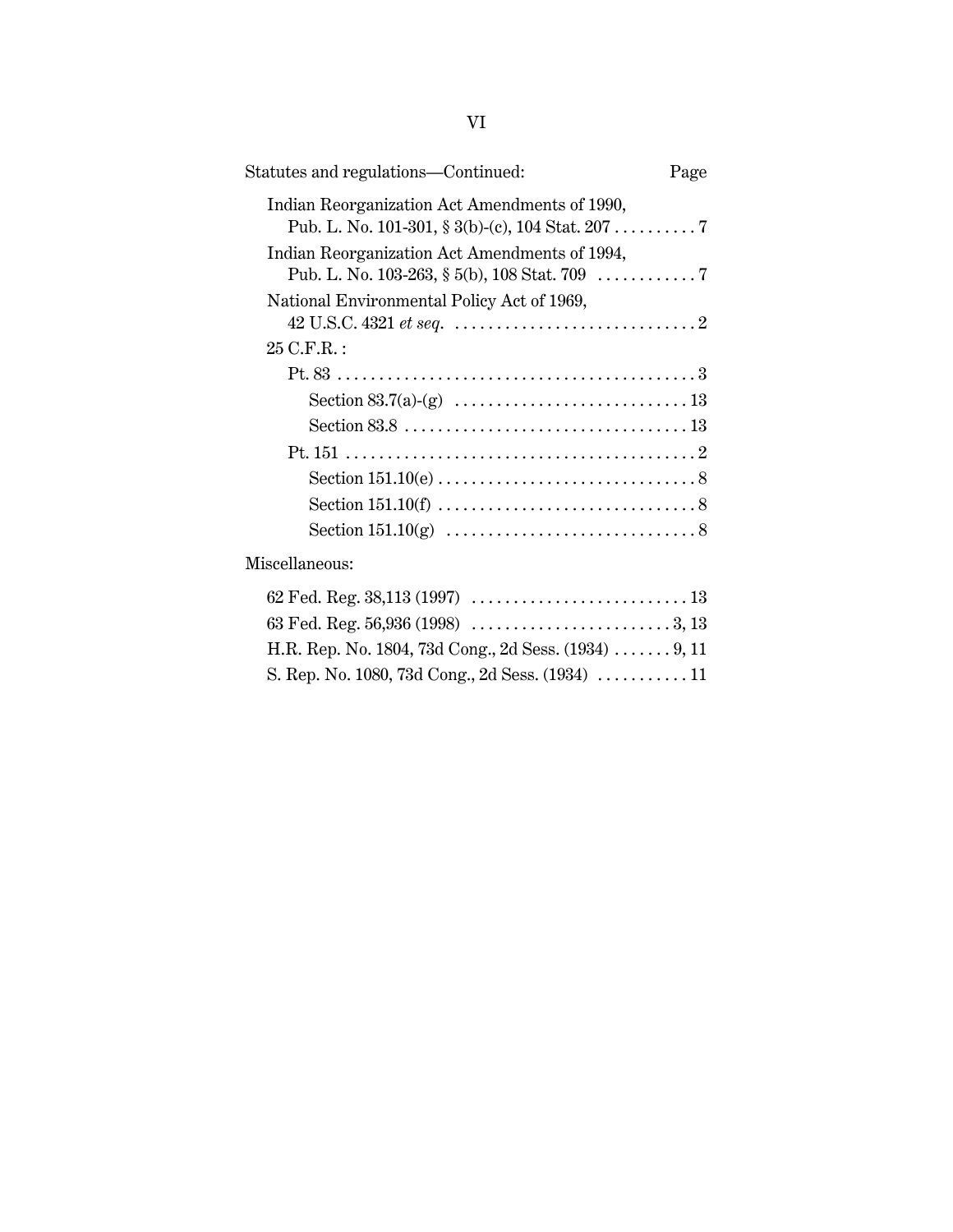## In the Supreme Court of the United States

No. 08-554

MICHIGAN GAMBLING OPPOSITION, PETITIONER

*v.*

DIRK KEMPTHORNE, SECRETARY OF THE INTERIOR, ET AL.

> *ON PETITION FOR A WRIT OF CERTIORARI TO THE UNITED STATES COURT OF APPEALS FOR THE DISTRICT OF COLUMBIA CIRCUIT*

### **BRIEF FOR THE FEDERAL RESPONDENTS IN OPPOSITION**

#### **OPINIONS BELOW**

The opinion of the court of appeals (Pet. App. 1-35) is reported at 525 F.3d 23. The opinion of the district court (Pet. App. 36-84) is reported at 477 F. Supp. 2d 1.

### **JURISDICTION**

The judgment of the court of appeals was entered on April 29, 2008. A petition for rehearing was denied on July 25, 2008 (Pet. App. 85-86). The petition for a writ of certiorari was filed on October 23, 2008. The jurisdiction of this Court is invoked under 28 U.S.C. 1254(1).

### **STATEMENT**

In the Indian Reorganization Act (IRA), 25 U.S.C. 461 *et seq.*, Congress authorized the Secretary of the

(1)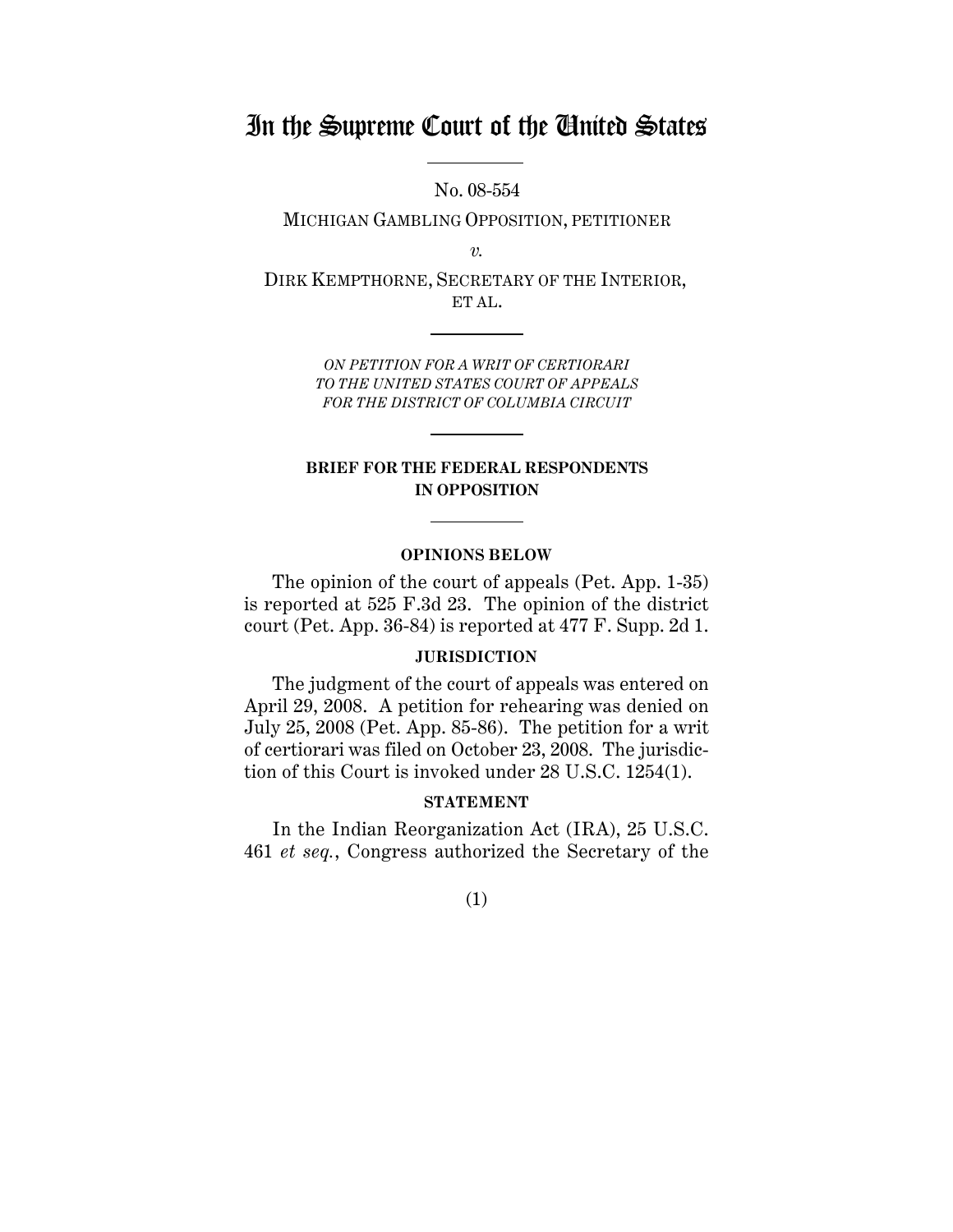Interior (Secretary) to acquire "any interest in lands, water rights, or surface rights to lands, within or without existing reservations,  $*\ast$  for the purpose of providing land for Indians." 25 U.S.C. 465. The Department of the Interior exercises that authority in accordance with regulations found at 25 C.F.R. Pt. 151. In 2005, the Assistant Secretary for Indian Affairs approved the application of the Match-E-Be-Nash-She-Wish Band of Pottawatomi Indians (Band) to have the Department of the Interior acquire 147 acres of land in Michigan in trust for the Band's benefit. Pet. App. 2.

Petitioner filed suit alleging that the Secretary's decision violated the National Environmental Policy Act of 1969 (NEPA), 42 U.S.C. 4321 *et seq.*, and the Indian Gaming Regulatory Act (IGRA), 25 U.S.C. 2701 *et seq.*, and that Section 5 of the IRA, 25 U.S.C. 465, is unconstitutional. Pet. App. 6-7. The district court rejected petitioner's claims, *id.* at 36-84, and the court of appeals affirmed, *id.* at 1-35.

1. The Band descends from a band of Pottawatomi Indians, led by Chief Match-E-Be-Nash-She-Wish, who resided near present-day Kalamazoo, Michigan. Pet. App. 3. Under the terms of the 1821 Treaty of Chicago, signed by Chief Match-E-Be-Nash-She-Wish, the Band secured a three-square-mile tract of land at Kalamazoo. C.A. App. 1790, 1795. But the Band became landless in the middle of the Nineteenth Century. Pet. App. 3.

As part of its efforts to avoid being forcibly removed west of the Mississippi, the Band placed itself under the protection of a church mission in central Michigan. Pet. App. 3. In 1894, the mission land was divided into parcels and deeded to descendants of the original Band, but within a few years most of that land was lost through tax foreclosures. *Ibid.*; C.A. App. 1746-1747. Despite the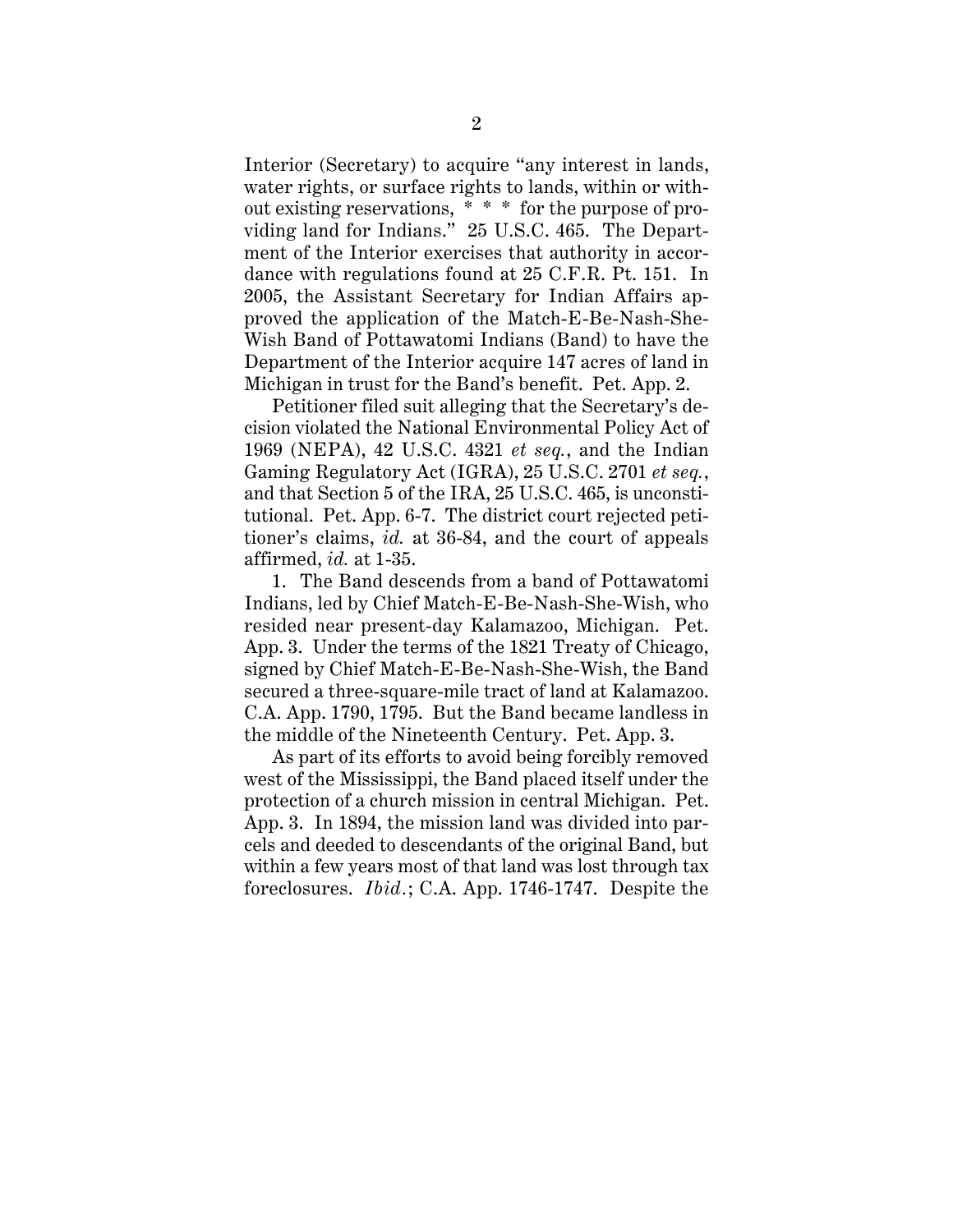loss of the land, a majority of the Band's members remained in the vicinity of the church mission. Pet. App. 3.

In 1998, the Band secured federal acknowledgment pursuant to the Department of the Interior's regulations (25 C.F.R. Pt. 83). See 63 Fed. Reg. 56,936 (1998); *In re Acknowledgment of Match-E-Be-Nash-She-Wish Band of Pottawatomi Indians*, 33 I.B.I.A. 291 (1999). In 2001, the Band submitted an application to the Secretary to acquire 147 acres of land in trust for the Band pursuant to the Secretary's authority in Section 5 of the IRA, 25 U.S.C. 465. Pet. App. 40. That property, known as the Bradley property, is located in an area of Michigan to which the Band has long historical, geographical, and cultural ties. *Id.* at 4; C.A. App. 1611. The Band applied for the land to be acquired in trust so that it could conduct gaming on the property to generate revenue necessary to promote tribal economic development, self-sufficiency, and a strong tribal government capable of providing its members with sorely needed social and educational programs. Pet. App. 4; C.A. App. 1742; see also *id.* at 1614. In 2005, the Assistant Secretary issued a decision to take the land into trust. Pet. App. 2.

2. Petitioner filed this lawsuit, asserting four claims challenging the Secretary's decision to take the land into trust: a NEPA claim, two IGRA claims, and a claim that the IRA provision granting the Secretary authority to acquire land in trust was an unconstitutional delegation of legislative authority. Pet. App. 6-7.

The district court rejected each of petitioner's claims. Pet. App. 36-84. The court held that the Secretary's approval of the Band's application to have the land taken in trust complied with NEPA and IGRA. *Id.*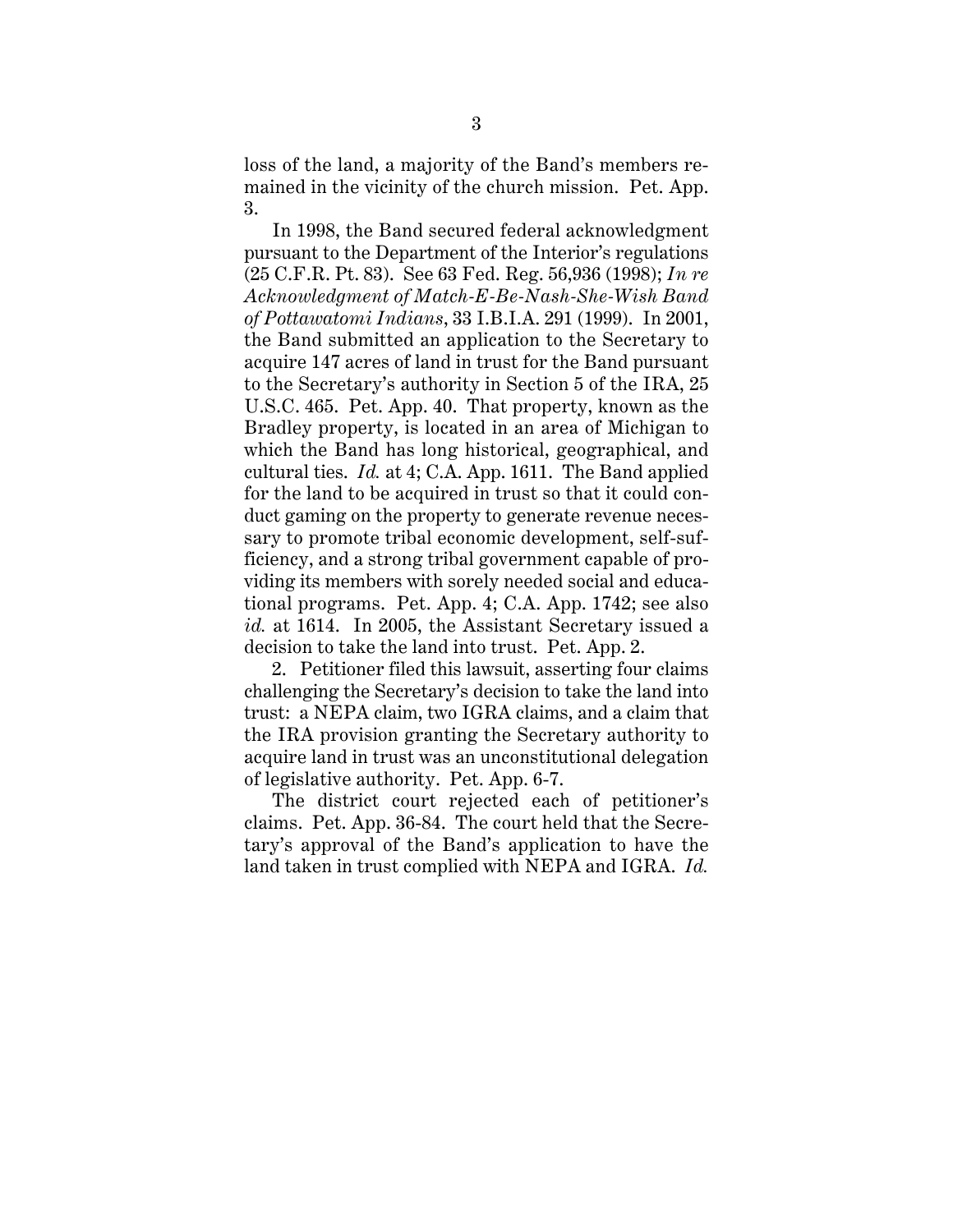at 44-75. The court also rejected petitioner's nondelegation claim. *Id.* at 79-83.

3. Petitioner appealed, raising only the NEPA and nondelegation claims, Pet. App. 2-3, and abandoning the IGRA claims, *id.* at 7. More than four months after the court of appeals heard oral argument, and over two and a half years after petitioner had filed its complaint initiating this suit, petitioner moved in the court of appeals to supplement the issues on appeal so that it could raise for the first time the question "[w]hether the Indian Reorganization Act of 1934 empowers the Secretary to take land into trust for the [Band], when the Band was not recognized and under federal jurisdiction in 1934." 07-5092 Mot. of Pl.-Appellant to Supp. Issues for Review 6 (D.C. Cir. filed Mar. 7, 2008). Petitioner filed that motion shortly after this Court, in a different case, granted review of a similar question and did not grant review of the nondelegation question. *Carcieri* v. *Kempthorne*, 128 S. Ct. 1443 (2008) (No. 07-524) (argued Nov. 3, 2008). The court of appeals denied petitioner's motion to supplement the issues on appeal. 07-5092 Order (D.C. Cir. Mar. 19, 2008).

The court of appeals subsequently affirmed the district court's judgment. Pet. App. 1-35. As relevant here, the court rejected petitioner's claim that Section 5 of the IRA is an unconstitutional delegation of legislative authority to the Secretary. *Id.* at 12-20. The court explained that the delegation in Section 5 is "no broader than other statutes" that this Court has upheld in the face of nondelegation challenges. *Id.* at 14. The court held that "the statute provides an intelligible principle": the Secretary is "to exercise his powers in order to further economic development and self-governance among the Tribes." *Id.* at 15.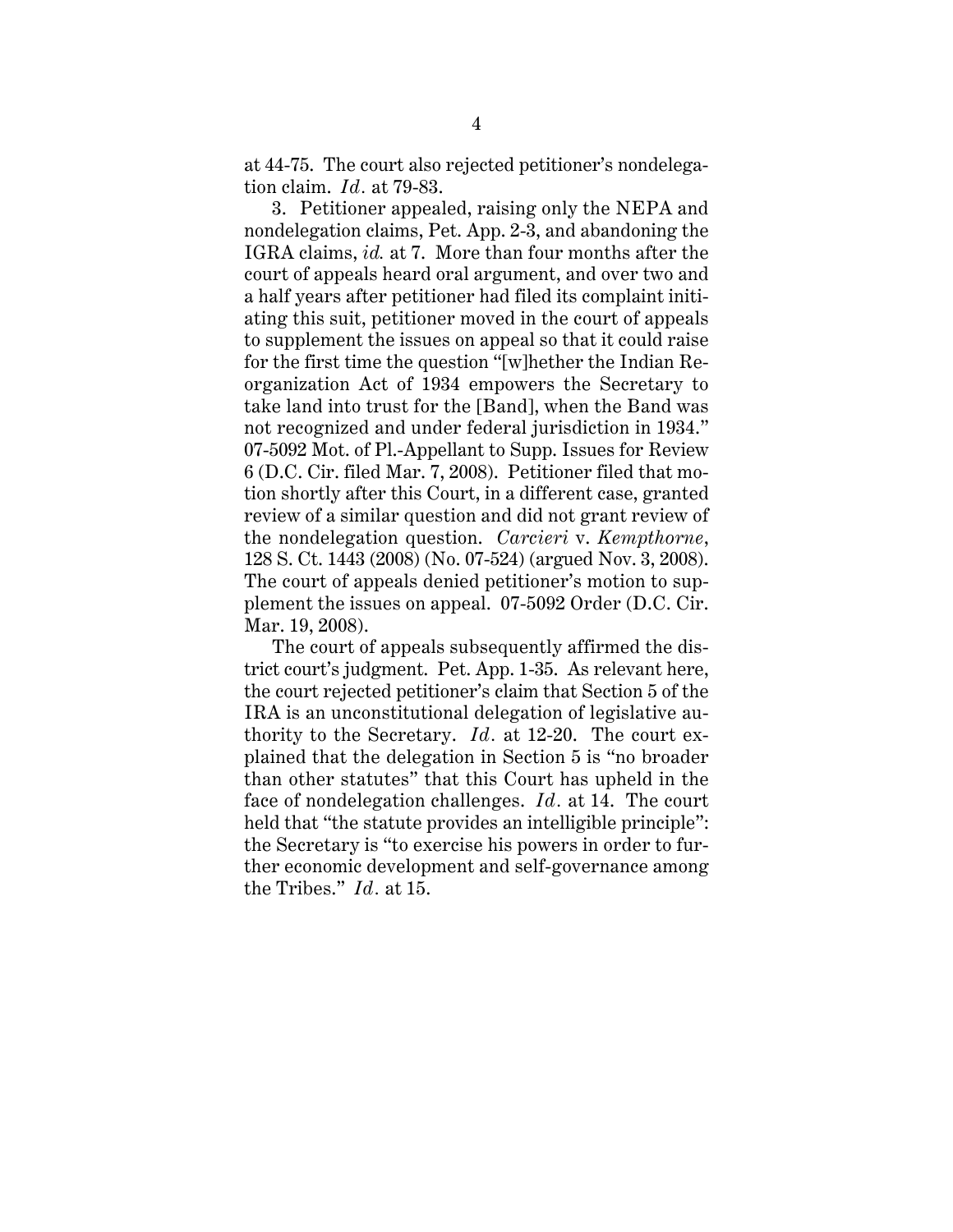Judge Brown dissented in part. Pet. App. 20-35. She would have held that Section 5 is an unconstitutional delegation of legislative authority. *Ibid.*

4. Petitioner sought rehearing en banc on the nondelegation claim as well as the claim that it had belatedly attempted to raise concerning the Band's status in 1934. The court of appeals ordered a response only on the nondelegation issue. 07-5092 Order (D.C. Cir. May 20, 2008). The court denied rehearing en banc, with three judges noting that they would have granted en banc review. Pet. App.  $85-86$ <sup>1</sup>

### **ARGUMENT**

1. Petitioner argues (Pet. 14-28) that this Court should grant certiorari to consider whether Section 5 of the IRA, 25 U.S.C. 465, is an unconstitutional delegation of Congress's legislative power. The Court has repeatedly denied certiorari in other cases raising that question, and it again declined review earlier this year. See *Carcieri* v. *Kempthorne*, 128 S. Ct. 1443 (2008) (limiting grant of certiorari to "Questions 1 and 2 presented by the petition"). The result here should be the same.

a. Petitioner's claim (Pet. 19) that there is a "[c]ircuit [c]onflict" is incorrect. Each of the courts of appeals that has considered a constitutional challenge to Section 5 on nondelegation grounds—whether before or

 $1$  In the district court, petitioner obtained a stay of the Secretary's trust acquisition based on its NEPA and IGRA claims. Petitioner did not assert its nondelegation claim as a basis for a stay. C.A. App. 368 n.2. On petitioner's motion, and over the opposition of the federal respondents and the Band, the court of appeals stayed its mandate pending disposition of this petition for certiorari, thereby maintaining the district court's stay. Pet. App. 87-88. The Chief Justice denied the Band's application to vacate the court of appeals' stay of its mandate. *Id.* at 89.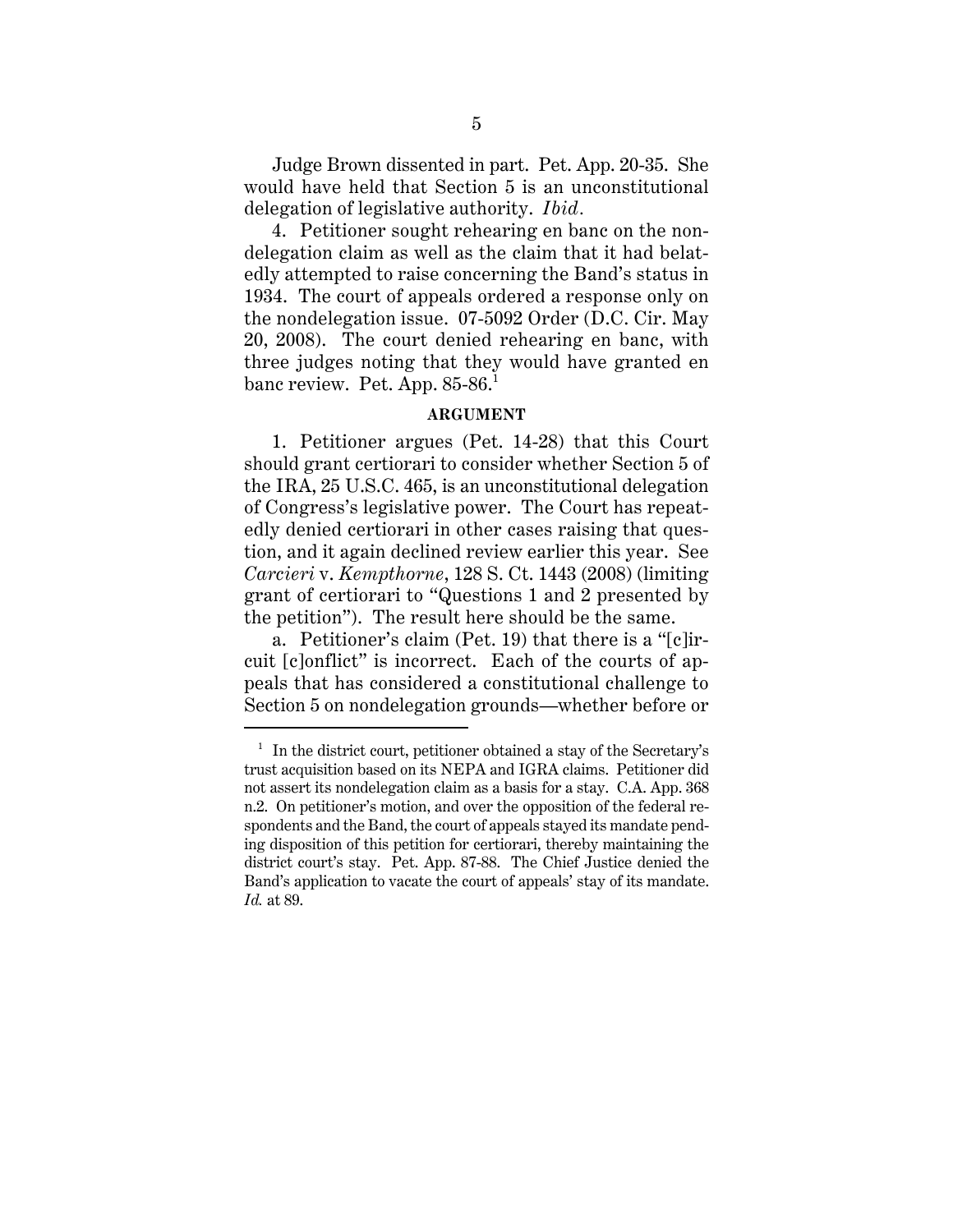after this Court's decision in *Whitman* v. *American Trucking Ass'ns*, 531 U.S. 457 (2001)—has upheld the statute's constitutionality. *Carcieri* v. *Kempthorne*, 497 F.3d 15, 41-43 (1st Cir. 2007) (en banc), cert. granted on other grounds, 128 S. Ct. 1443 (2008); *South Dakota* v. *United States Dep't of the Interior*, 423 F.3d 790, 797 (8th Cir. 2005), cert. denied, 549 U.S. 813 (2006); *Shivwits Band of Paiute Indians* v. *Utah*, 428 F.3d 966, 972-974 (10th Cir. 2005), cert. denied, 549 U.S. 809 (2006); *United States* v. *Roberts*, 185 F.3d 1125, 1137 (10th Cir. 1999), cert. denied, 529 U.S. 1108 (2000). Although petitioner relies (Pet. 4, 19-21) on the Eighth Circuit's decision in *South Dakota* v. *United States Department of the Interior*, 69 F.3d 878 (1995), that decision was vacated and remanded by this Court, 519 U.S. 919 (1996). A decision that has been vacated by this Court has no "precedential effect," *O'Connor* v. *Donaldson*, 422 U.S. 563, 578 n.12 (1975), and thus cannot establish a circuit conflict. Moreover, it is well settled in the Eighth Circuit that Section 5 of the IRA does not violate the nondelegation doctrine. *South Dakota* v. *United States Dep't of the Interior*, 487 F.3d 548, 551 (8th Cir. 2007); *South Dakota*, 423 F.3d at 797. There is thus no conflict for this Court to resolve.<sup>2</sup>

b. Nor is the issue one otherwise warranting the Court's review despite the unanimity of the courts of appeals in sustaining Section 5. The statutory provision that petitioner seeks to have invalidated was enacted more than 70 years ago, and since that time it has be-

<sup>&</sup>lt;sup>2</sup> Petitioner also claims (Pet. 21) that the supposed "conflict" includes the Eleventh Circuit's decision in *Florida Department of Business Regulation* v. *United States Department of the Interior*, 768 F.2d 1248 (1985), cert. denied, 475 U.S. 1011 (1986). But, as petitioner concedes (Pet. 21), that decision did not "resolv[e] a nondelegation challenge."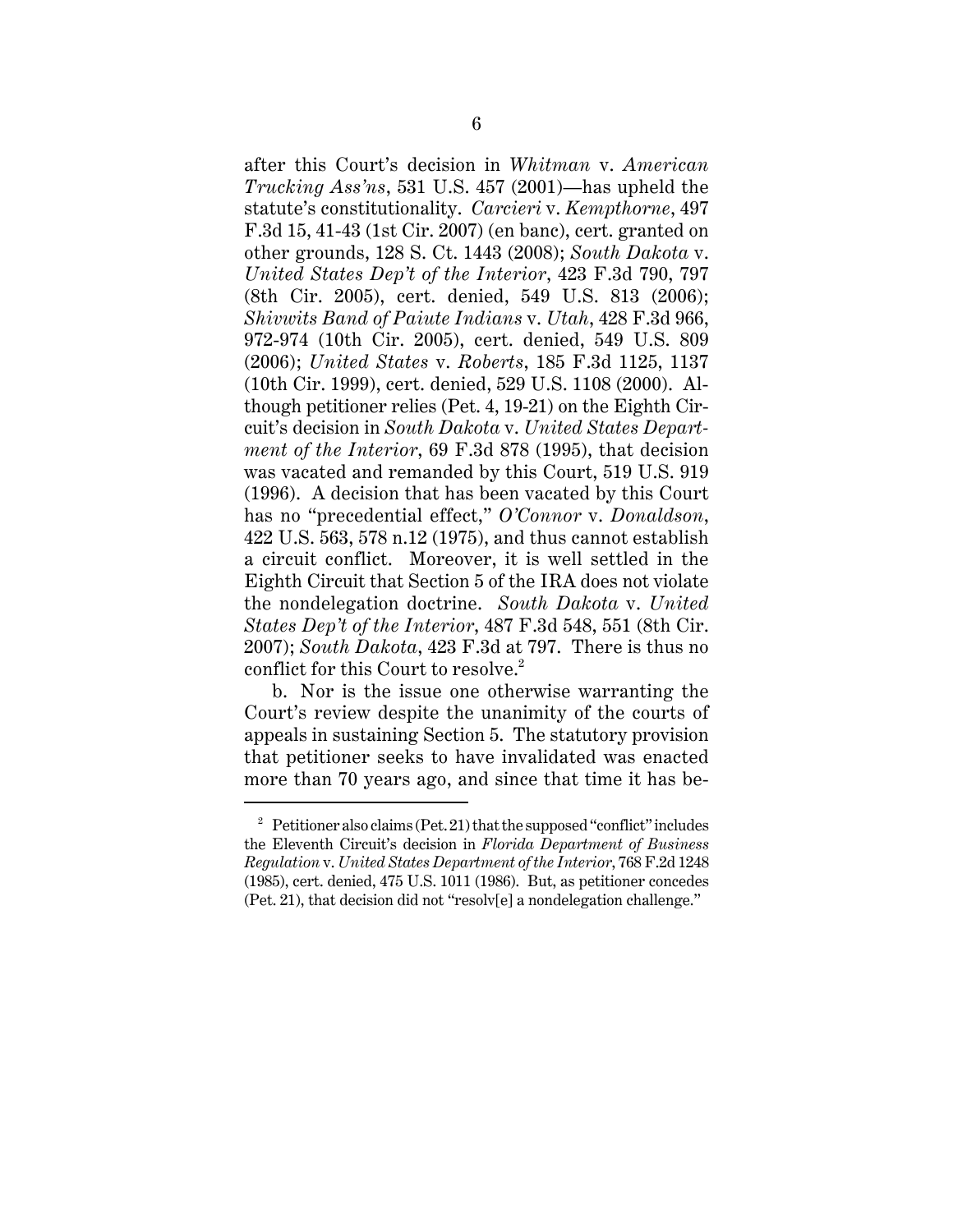come embedded in the practical, day-to-day administration of Indian affairs. For seven decades, Section 5 of the IRA has provided the primary mechanism for the federal government to restore and replace tribal lands. Congress has, moreover, often revisited and amended the IRA, even after the Secretary's promulgation of land-acquisition regulations, without expressing any disagreement with the Secretary's understanding of the statutory policies that are to guide his determinations.<sup>3</sup>

Similarly, this Court has considered Section 5 on numerous occasions and has explained that, along with its implementing regulations, it "provides the proper avenue" for a tribe "to reestablish sovereign authority over [lost] territory." *City of Sherrill* v. *Oneida Indian Nation*, 544 U.S. 197, 220-221 (2005); see also *Cass County* v. *Leech Lake Band of Chippewa Indians*, 524 U.S. 103, 114 (1998) (noting that, in Section 5, Congress granted the Secretary "authority to place land in trust, to be held by the Federal Government for the benefit of the Indians," and "explicitly set forth a procedure by which lands held by Indian tribes may become tax exempt"); *County of Yakima* v. *Confederated Tribes & Bands of the Yakima Indian Nation*, 502 U.S. 251, 255 (1992); *Mescalero Apache Tribe* v. *Jones*, 411 U.S. 145, 155-159 (1973).

At root, petitioner's argument represents a disagreement with longstanding principles embodied in the IRA and numerous other statutes that govern Indian lands

<sup>3</sup> See Indian Reorganization Act Amendments of 1994, Pub. L. No. 103-263, § 5(b), 108 Stat. 709; Indian Reorganization Act Amendments of 1990, Pub. L. No. 101-301, § 3(b)-(c), 104 Stat. 207; Indian Reorganization Act Amendments of 1988, Pub. L. No. 100-581, § 101, 102 Stat. 2938; see also Indian Land Consolidation Act, 25 U.S.C. 2201 *et seq.* (extending the reach of Section 465).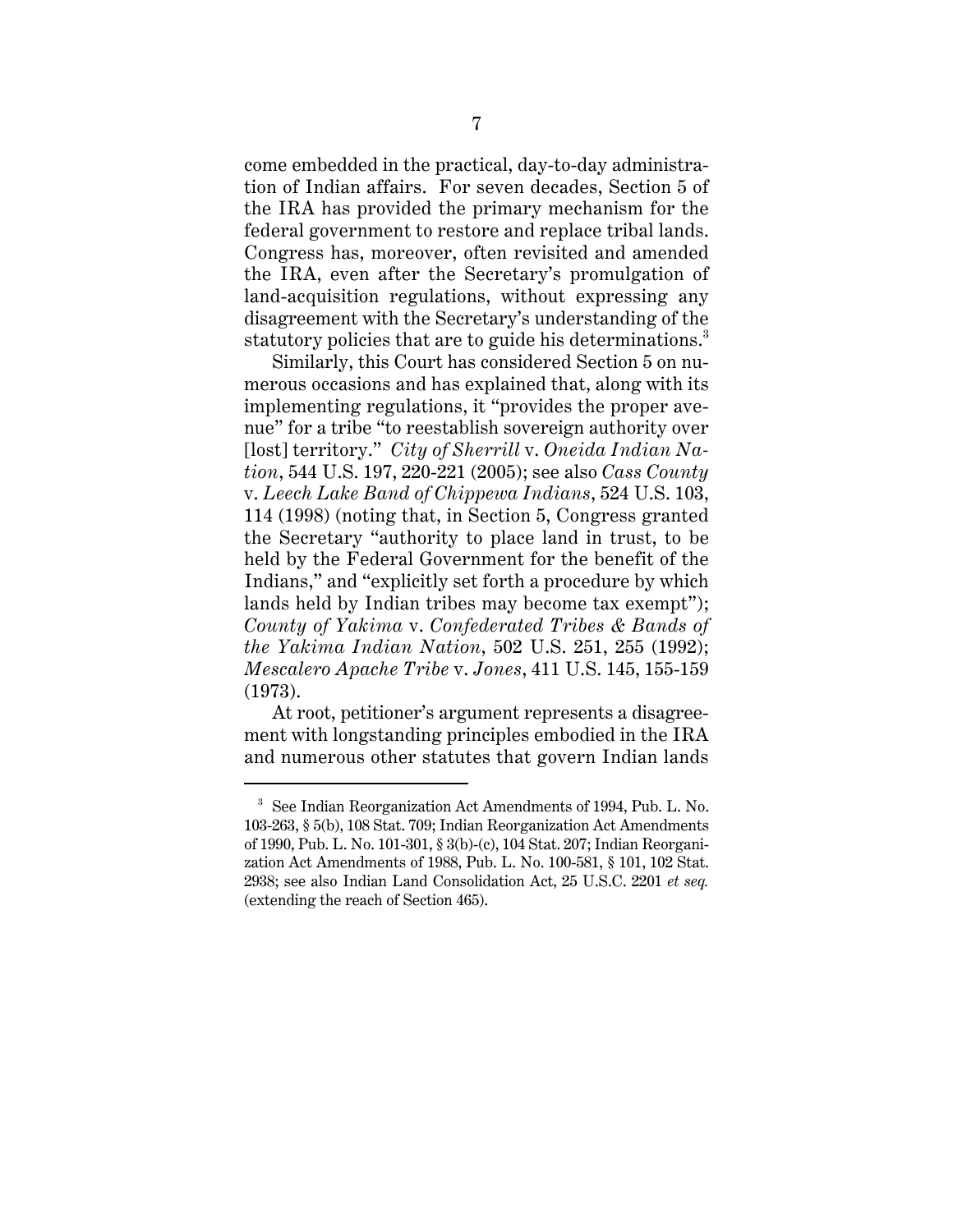and Indian self-determination. Against that background, Congress made an explicit policy determination in Section 5 of the IRA to allow the Secretary to take into trust land "within or without existing reservations" and that "such lands or rights shall be exempt from State and local taxation." 25 U.S.C. 465.<sup>4</sup>

c. The court of appeals' decision is, moreover, correct. It is well settled that "Congress does not violate the Constitution merely because it legislates in broad terms, leaving a certain degree of discretion to executive or judicial actors." *Touby* v. *United States*, 500 U.S. 160, 165 (1991). It is "constitutionally sufficient if Congress clearly delineates the general policy, the public agency which is to apply it, and the boundaries of this delegated authority." *Mistretta* v. *United States*, 488 U.S. 361, 372-373 (1989) (quoting *American Power & Light Co.* v. *SEC*, 329 U.S. 90, 105 (1946)); accord *Whitman*, 531 U.S. at 472 (quoting *J.W. Hampton, Jr., & Co.* v. *United States*, 276 U.S. 394, 409 (1928)) (Congress

 $4$  Petitioner contends (Pet. 25, 28) that the power to exempt lands from State jurisdiction raises special concerns. But petitioner ignores the fact that the regulations promulgated by the Secretary to implement Section 5 address the very concerns petitioner raises about effects on state sovereignty. See *City of Sherrill*, 544 U.S. at 220-221 ("The regulations implementing [Section 5] are sensitive to the complex interjurisdictional concerns that arise when a tribe seeks to regain sovereign control over territory."). The regulations direct the Bureau of Indian Affairs, when deciding whether to approve a request that it accept land into trust, to consider any "[j]urisdictional problems and potential conflicts of land use which may arise." 25 C.F.R. 151.10(f). Similarly, when the land to be acquired is held in unrestricted fee status, the BIA must consider "the impact on the State and its political subdivisions resulting from the removal of the land from the tax rolls," 25 C.F.R. 151.10(e), as well as whether the BIA "is equipped to discharge the additional responsibilities resulting from the acquisition of the land in trust status," 25 C.F.R. 151.10(g).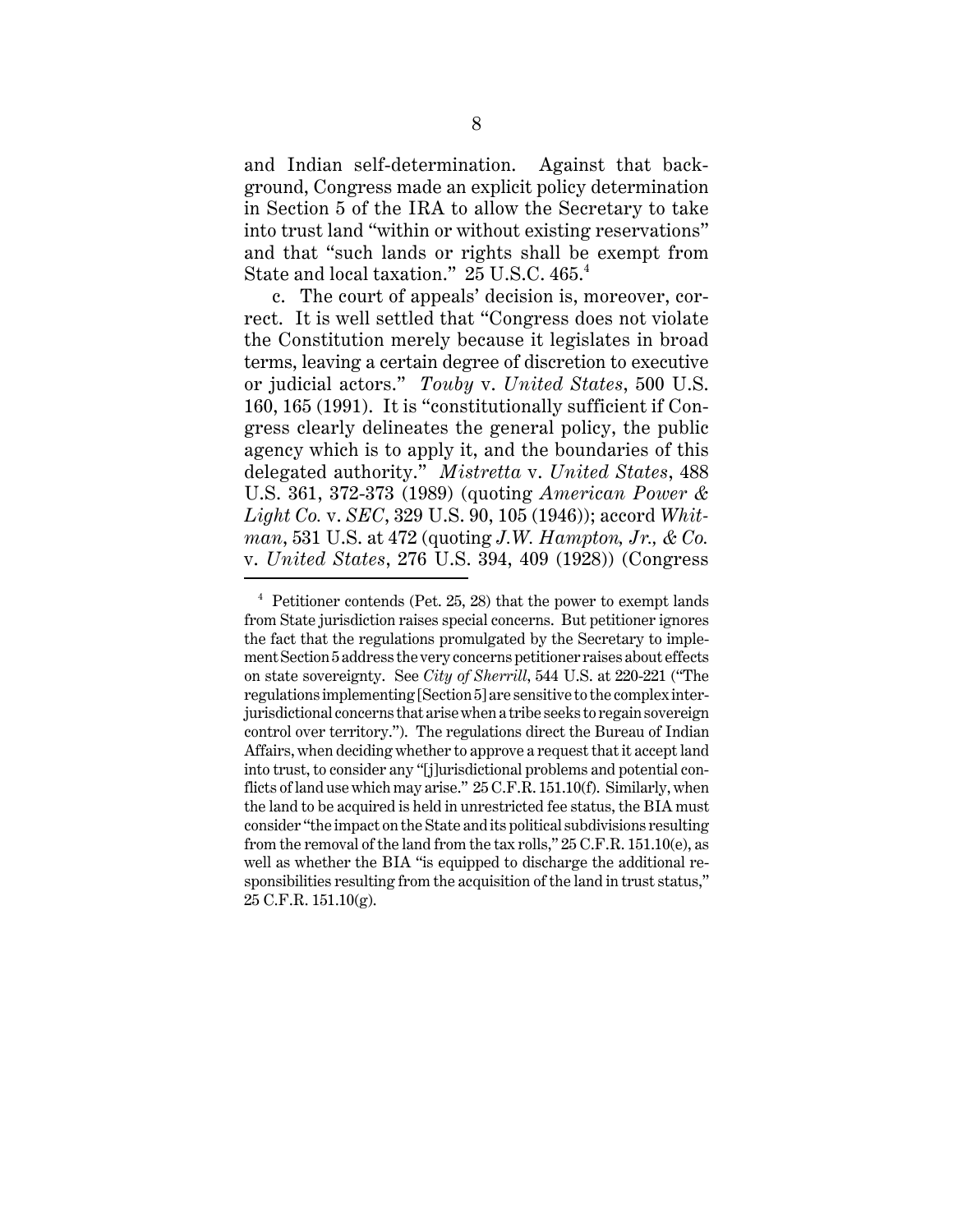must "lay down by legislative act an intelligible principle to which the person or body authorized to [act] is directed to conform.").

Petitioner criticizes (Pet. 16-18) the court of appeals for relying on "statutory background and context." But this Court has repeatedly made clear that a statute's "purpose," "factual background," and "context," are properly considered in determining whether a statute establishes intelligible principles. *American Power & Light Co.*, 329 U.S. at 104; see *Lichter* v. *United States*, 334 U.S. 742, 785 (1948) (same); *Federal Radio Comm'n* v. *Nelson Bros. Bond & Mortgage Co.*, 289 U.S. 266, 285 (1933) ("context"); *Fahey* v. *Mallonee*, 332 U.S. 245, 253 (1947) ("the background of custom").

Section 5 of the IRA itself contains several express indications of Congress's policy. It states that the purpose of the Secretary's land-acquisition authority is "providing land for Indians." 25 U.S.C. 465. It provides a limited amount of federal funds to be used for the purpose and expressly forbids the use of those funds to acquire land for Navajo Indians outside of their established reservation boundaries. *Ibid*. Finally, it specifies that lands taken into trust "shall be exempt from State and local taxation." *Ibid*.

Further statutory principles for implementing Section 5 are furnished by the purposes and structure of the IRA as a whole. As this Court has previously explained, Congress enacted the IRA to promote Indian self-government and economic self-sufficiency. See *Mescalero Apache Tribe* v. *Jones*, 411 U.S. at 152-154 ("The intent and purpose of the Reorganization Act was 'to rehabilitate the Indian's economic life and to give him a chance to develop the initiative destroyed by a century of oppression and paternalism.'") (quoting H.R. Rep. No.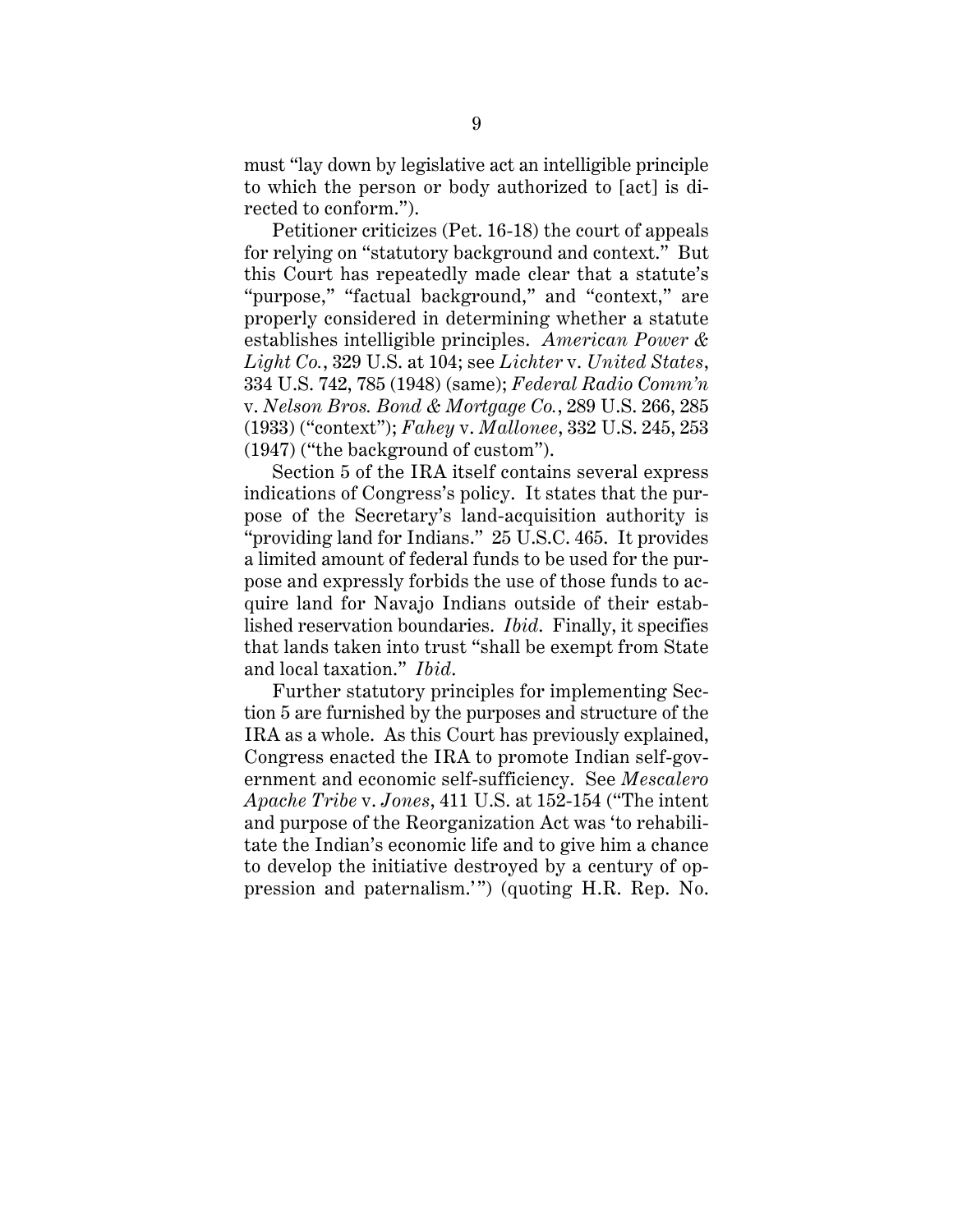1804, 73d Cong., 2d Sess. 6 (1934)); accord *New Mexico* v. *Mescalero Apache Tribe*, 462 U.S. 324, 335 (1983) (the IRA reflects Congress's "overriding goal of encouraging 'tribal self-sufficiency and economic development'") (quoting *White Mountain Apache Tribe* v. *Bracker*, 448 U.S. 136, 143 (1980)); *Morton* v. *Mancari*, 417 U.S. 535, 542 (1974). In service of that goal, Congress identified "conserv[ing] and develop[ing] Indian lands and resources" as one of the purposes of the IRA. Ch. 576, Pmbl., 48 Stat. 984. Congress was concerned, for example, with reversing the "disastrous" consequences of the Indian General Allotment Act of 1887, ch. 119, 24 Stat. 388, which had eroded the land base of the affected tribes and weakened tribal organizations. *Hagen* v. *Utah*, 510 U.S. 399, 425 & n.5 (1994).

Accordingly, the IRA expressly repudiates the allotment policy, 25 U.S.C. 461, and contains several provisions designed to preserve, restore, consolidate, and expand the land base of tribes, as appropriate to further the IRA's overriding goals of tribal self-government and economic development. 25 U.S.C. 462, 463(a), 464, 465. Other provisions of the IRA likewise reflect Congress's policy of promoting the economic development and selfgovernance of Indian tribes. 25 U.S.C. 469, 470, 471, 472, 476, 477.

The Secretary's authority under Section 5 to acquire land in trust for Indian tribes and the protection of that property against taxation is intended to further the larger statutory purposes, for example, by ensuring that tribal lands are not lost by condemnation, alienation, encroachment, or tax defaults. See generally *City of Sherrill*, 544 U.S. at 220-221(recognizing that Section 5 serves as Congress's "mechanism for the acquisition of lands for tribal communities that takes account of the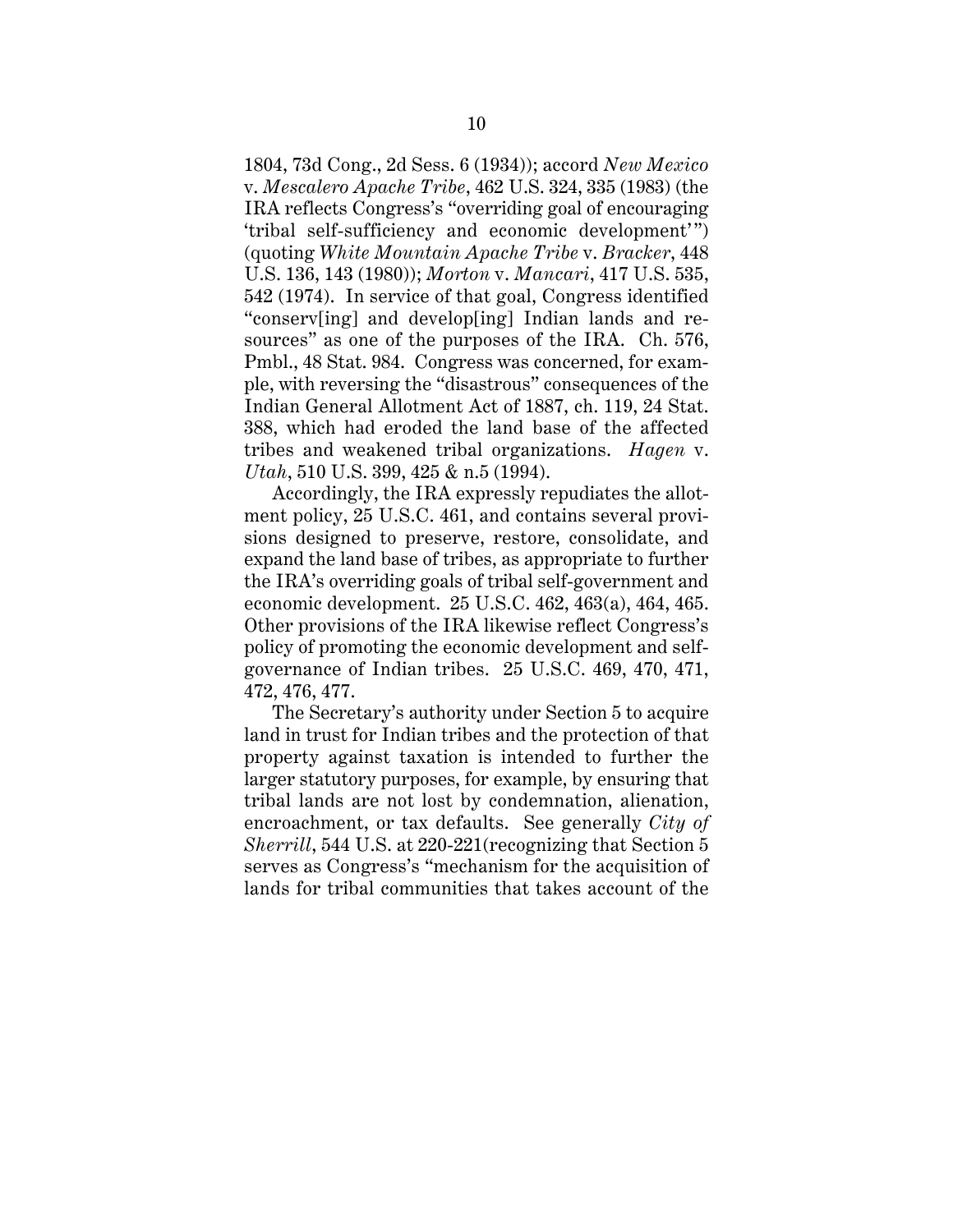interests of others with stakes in the area's governance and well-being" and "provides the proper avenue for \* \* \* reestablish[ing] sovereign authority over territory" formerly held by an Indian tribe).

Moreover, as the court of appeals correctly observed, the IRA's legislative history "underscores its purpose of addressing economic and social challenges facing American Indians by promoting economic development." Pet. App. 17 (citing H.R. Rep. No. 1804, *supra*, at 6); S. Rep. No. 1080, 73d Cong., 2d Sess. 1-2 (1934); cf. *Mescalero Apache Tribe* v. *Jones*, 411 U.S. at 152-154 (quoting same House Report); *New Mexico* v. *Mescalero Apache Tribe*, 462 U.S. at 335 n.17 (same).

The purposes of the IRA as reflected in its text, structure, context, and history provide the intelligible principles that guide the Secretary in the exercise of his authority under Section 5. The Secretary may acquire land "for the purpose of providing land for Indians," within the intent of Section 5, when the acquisition would advance tribal economic development, assist tribal self-governance, and restore the ancestral tribal land base. Indeed, this Court has often identified those policies as the congressional purposes that guide the Secretary's application of the IRA. See *Mancari*, 417 U.S. at 542 ("The overriding purpose of [the IRA] was to establish machinery whereby Indian tribes would be able to assume a greater degree of self-government, both politically and economically."); *Mescalero Apache Tribe* v*. Jones*, 411 U.S. at 152; see also *Washington* v. *Confederated Tribes of the Colville Indian Reservation*, 447 U.S. 134, 168 (1980) (Brennan, J., concurring in part and dissenting in part) (noting that the IRA reflects both the "policy of encouraging tribal self-government" and the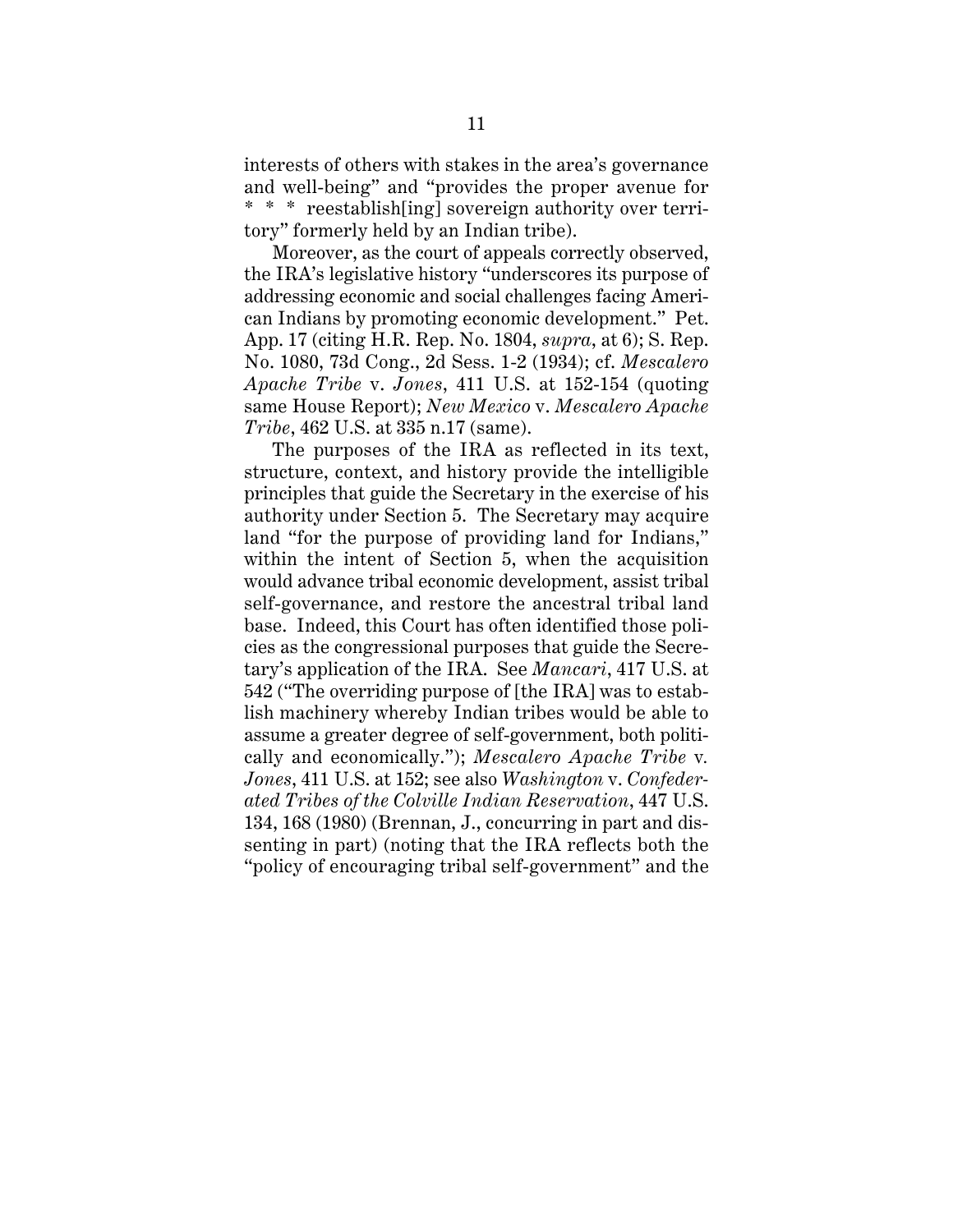"complementary interest in stimulating Indian economic and commercial development").

2. Petitioner's belated effort to raise the question pending before this Court in *Carcieri* should be rejected. Petitioner waived that claim. It did not raise that claim at any point in the administrative proceedings or before the district court (see Pet. 29), and petitioner did not attempt to raise it in the court of appeals until months after the completion of briefing and oral argument. The court of appeals plainly did not abuse its discretion in denying petitioner's motion to add that issue on appeal (see page 4, *supra*), and the court of appeals' ruling on that procedural issue does not warrant review by this Court. Indeed, petitioner does not contend otherwise. Moreover, this Court generally does not itself consider an issue that was neither timely raised nor passed on by the lower courts. See, *e.g.*, *Auer* v. *Robbins*, 519 U.S. 452, 464 (1997) (declining to consider argument because it "was inadequately preserved in the prior proceedings"); see also *Bray* v. *Alexandria Women's Health Clinic*, 506 U.S. 263, 280-281 (1993). There is no reason to depart from that rule here.<sup>5</sup>

Nor is there any reason to hold the petition pending this Court's decision in *Carcieri*. The *Carcieri* petitioners contend that, when tribal membership is the basis for status as an "Indian" under the IRA, the Secretary can take land into trust only for members of tribes that "were federally recognized and under federal jurisdiction in 1934." See, *e.g.*, Pet. Carcieri Br. at 13-14, *Carcieri*, *supra* (No. 07-526). Even assuming that that is

 $5$  Contrary to petitioner's contention (Pet. 29-33), there is no basis to excuse its failure to properly preserve the claim. By the time petitioner filed its complaint in this suit in 2005, the petitioners in *Carcieri* had been litigating their claim for almost five years.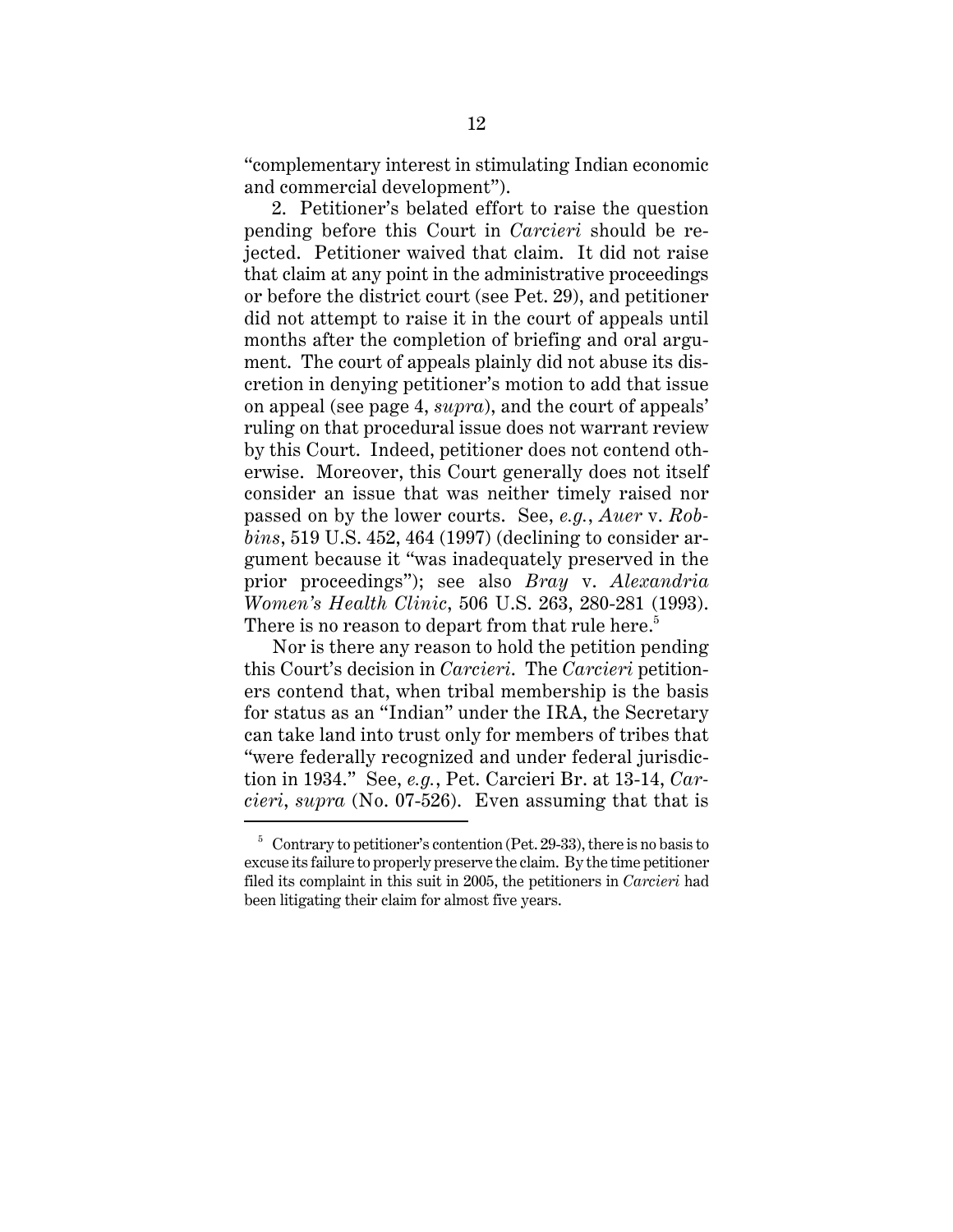the sole basis on which the Band could be covered by the IRA, the record here (which is not developed on this waived claim) suggests that the Band had a governmentto-government relationship with the United States well before 1934, as evidenced by a number of treaties that the Band had entered into with the United States. 62 Fed. Reg. 38,113 (1997). And, as of 1934, the Bureau of Indian Affairs apparently continued to monitor and provide some services to members of the Band. See C.A. App. 1786, 1844-1845. Moreover, the Secretary has acknowledged the Band's status through the federal acknowledgment process, which noted the Band's existence as a "continuous community since the latest date of unambiguous previous Federal acknowledgment, 1870." 63 Fed. Reg. at 56,936; see 62 Fed. Reg. at  $38,113.^6$ 

At a minimum, it is not the case that allowing petitioner to belatedly raise the *Carcieri* issue "will cause no inefficiency or delay." Pet. 34. If this Court were to set aside the Secretary's action in *Carcieri*, any remand in this case in light of the Court's disposition of *Carcieri* would in turn require a remand to the Department of the Interior to reopen the record to develop petitioner's belated claim on the merits. The Department would need to explore the law and facts about federal recognition of

 $6$  Contrary to petitioner's suggestion (Pet. 7), the Secretary did not determine that the Band's federal recognition ceased in 1870. As stated in the Assistant Secretary's final determination of acknowledgment, 1870 was the date of the Band's final annuity payment under the 1855 Treaty of Detroit, 63 Fed. Reg. at 56,936, and that date was used solely to allow the Band to proceed under 25 C.F.R. 83.8 as it modifies the criteria of  $25$  C.F.R.  $83.7(a)-(g)$ . But the Assistant Secretary made no finding that federal recognition ceased in 1870. See 63 Fed. Reg. at 56,936; 62 Fed. Reg. at 38,113.